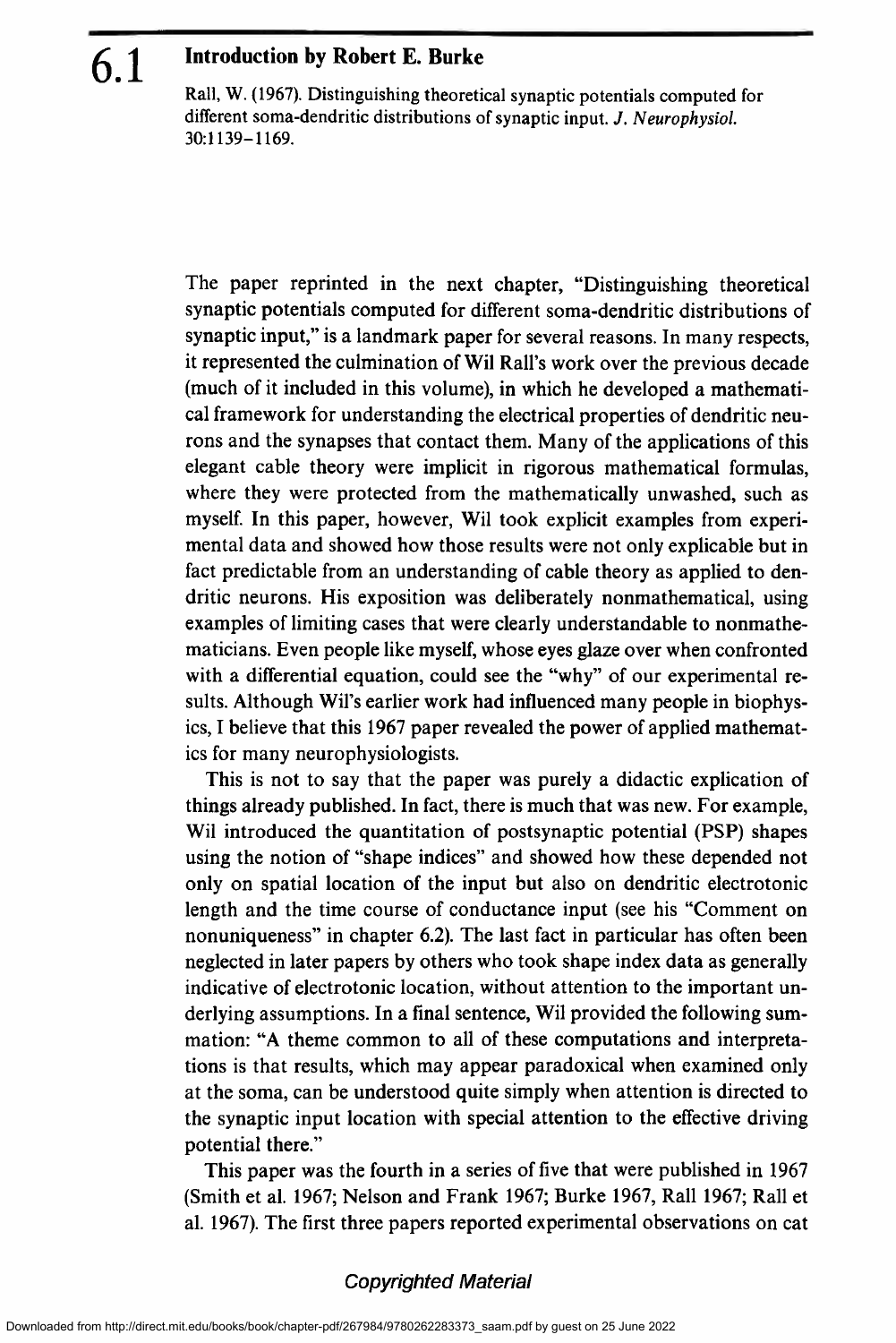$\alpha$ -motoneurons and the group Ia EPSPs generated in them. They were written by colleagues who had come to NIH in the 1950s and 1960s to work with the late Karl Frank, who was a major pioneer in using intracellular micropipettes to study cellular and synaptic processes. J was one of these people and can give a personal perspective on the genesis of this series, which is still referred to by some of our friends as "the '67 Book." My participation in this effort indelibly influenced my entire scientific career, and I hope that this brief reminiscence will give some idea of the excitement that comes to a young scientist who is lucky enough to work with great mentors.

I came to the NIH in 1964 to learn intracellular recording with Kay Frank (as he was universally known). He suggested that I could start by applying the method to cat motoneurons, in order to see whether or not group Ja EPSPs in motoneurons summated linearly. This question was of interest because Ja EPSPs did not always behave as expected for synaptic potentials that were generated by an increased postsynaptic conductance change. Working in Kay's lab, Tom Smith and Ray Wuerker had earlier found that Ia EPSPs were difficult, and frequently impossible, to invert by applying depolarizing current to the motoneuron soma, despite claims to the contrary (e.g., Eccles 1957). They also found that it was usually impossible to detect postsynaptic conductance changes during Ja EPSPs, even when using a sensitive AC analysis method (Smith et al. 1967). Phil Nelson and Kay had also observed that Ia EPSPs showed great variability in their response to currents injected at the motoneuron soma, which was only partially explainable by the nonlinear rectification behavior of the motoneuron membrane (Nelson and Frank 1967). Nonlinear potential summation would fit with the behavior expected for "chemical" synapses, while exclusively linear summation could have two interpretations: (1) Ja EPSPs are generated in part by electrical transmission (which we felt unlikely); or (2) Ia EPSPs are produced by purely chemical synapses that are widely distributed over the dendritic tree, in relative electrotonic isolation from one another. The latter notion seemed unlikely to me, probably because my earliest inspiration toward neurophysiology had come from John Eccles's classic monograph The Physiology of Nerve Cells, in which Eccles took the position that "the dendrites are so long, relative to their diameter, that changes in the membrane potential of more distal regions would make a negligible contribution to potentials recorded by a microelectrode implanted in the soma" (Eccles 1957, p. 6).

After starting experiments with electrically evoked composite Ia EPSPs, I also literally began playing around with the "synaptic noise" produced in motoneurons when their parent muscle was stretched (Granit et al.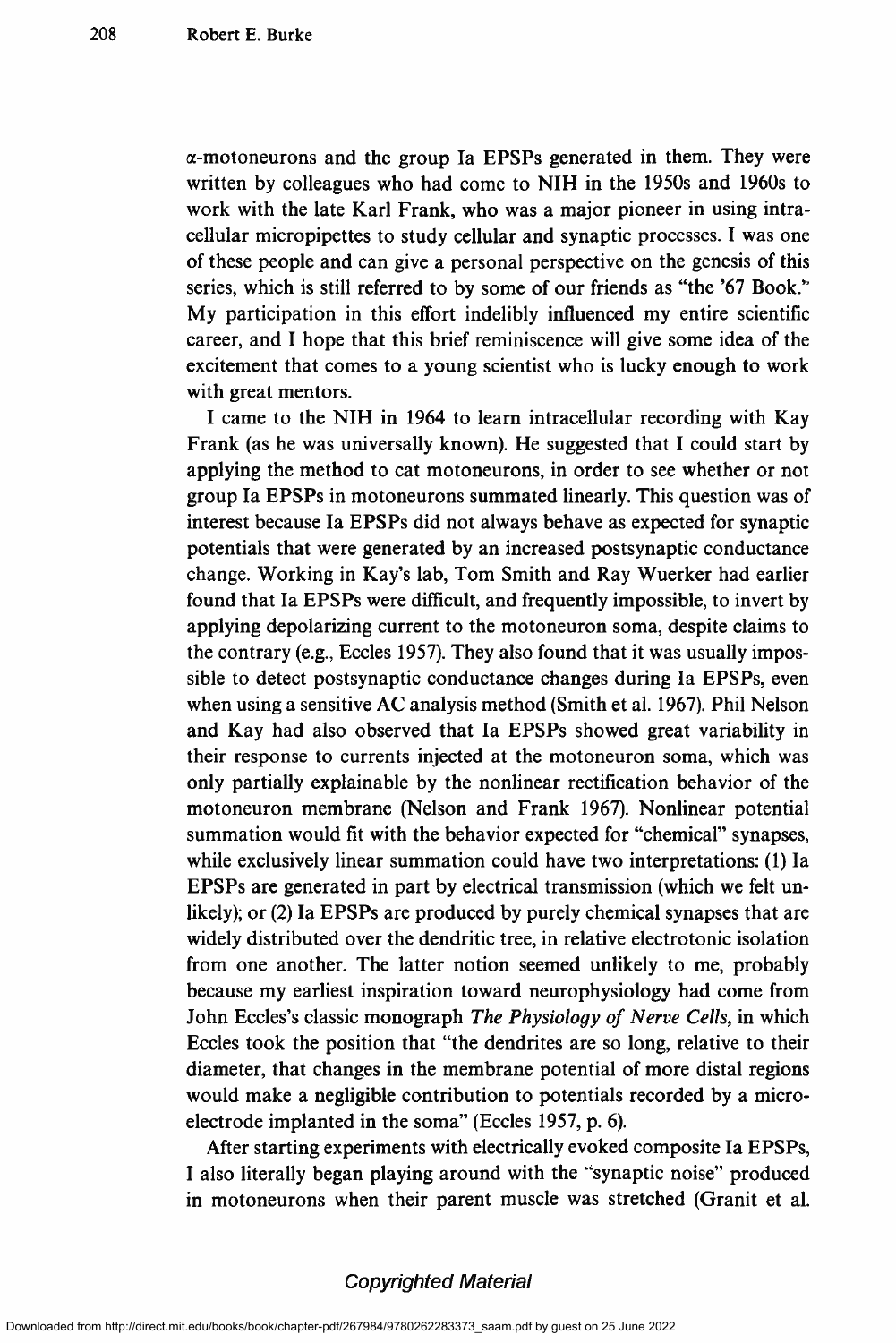1964). Much to my surprise, I found that it was often possible to recognize large-amplitude, rhythmically occurring EPSPs, ticking along within the background synaptic signals at frequencies that varied with levels of stretch, as would be expected for PSPs produced by an individual group Ia afferent (Burke and Nelson 1966). When I showed such records to Kay. he became quite excited and exclaimed, "You've got to stretch these signals out and look at their shapes!" He pointed me to Wit's 1964 paper describing the shape differences to be expected for EPSPs generated at different electrotonic locations. Luckily, my data had been recorded on FM tape. and reanalysis showed that, indeed, the shapes for any given single-fiber EPSP were quite consistent, but those produced by different fibers had very different shapes (Burke 1967). It was immediately obvious to us that we had an experimental validation of Wit's theoretical predictions. The single-fiber EPSP shape differences and the fact that composite Ia EPSPs often exhibited linear summation (Burke 1967) both fit very well with the idea that group Ia synapses were widely, and variably, distributed over the motoneuron surface. Furthermore, the fact that some Ia fibers produced somatic EPSPs with quìte prolonged shape indices strongly suggested that synapses located on distal regions of the motoneuron dendrites could indeed produce significant voltages at the motoneuron soma. Needless to say, all this was very satisfying to both Wil and Kay, because it provided direct experimental support for Wil's view of dendritic function as critical to our understanding of neuronal input-output relations. For me, it was a revelation of what science was about!

Although Wil had illustrated the effects on dendritic location of synaptic potential shape in 1964, that paper (Rail 1964) was in a monograph that was not widely available. It seems fair to say that the 1967 paper under discussion here contained the first thorough theoretical exploration of the behavior of dendritic PSPs in the general neurophysiological literature. In it. Wil used compartmental equivalent cylinder models to explore examples of the interactive effects of conductance duration, amplitude, and spatial location on peak depolarization, illustrating important sources of nonlinear dependence between local voltage perturbation and fixed driving potentials at various points in the cylinder. He also looked at interactions between EPSPs and hvperpolarizations produced by injected currents at the soma and by simulated inhibitory conductances in different spatial locations. All of these simulations had immediate relevance for understanding our experimental findings.

A large fraction of this paper was devoted to an analysis of the detectability of dendritically located conductance changes underlying EPSPs when currents are injected into the soma. This section arose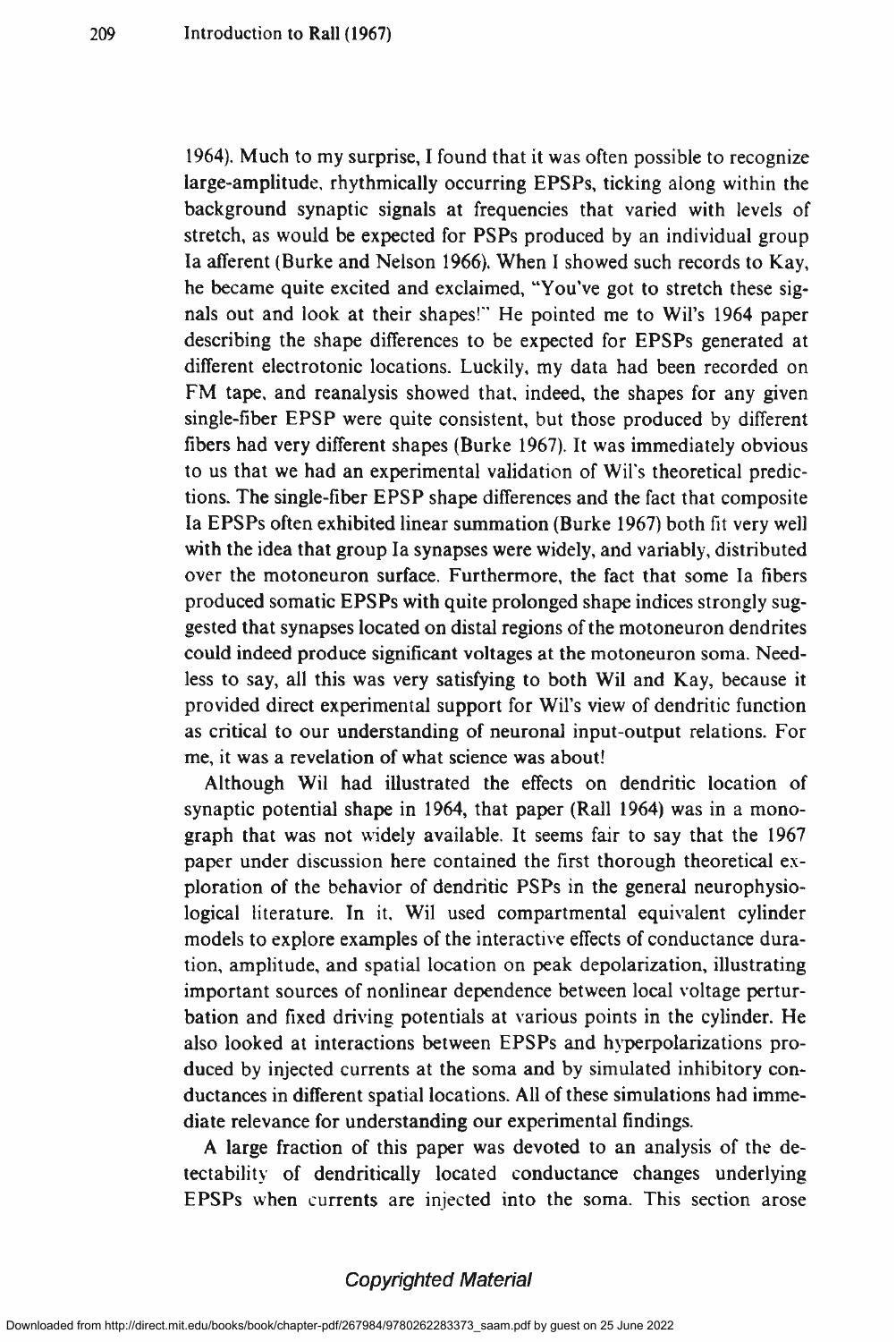directly from Wil's consideration of the largely unsuccessful attempts by Tom Smith and colleagues (Smith et al. 1967) to use AC currents and sensitive phase-detection methods to define the Ja EPSP conductance. Wil recognized that the problem was primarily one of signal-to-noise ratios. The key insight was that, if a major fraction of the Ja conductance were delivered to the dendrites (a view not generally accepted at the time), the electrotonic cable intervening between the soma (the source of current and the site of measurement) and the distant sites of conductance change produces an inevitable decrement to both the local perturbing voltage changes at the synaptic sites and the results of that perturbation as reflected at the soma. Any such detection system thus faces an electrotonic decoupling that is larger than the electrotonic distance involved. Given the relatively small perturbations of local EPSP driving force that were experimentally feasible, Wil concluded that the expected magnitude of signal distortion at the soma, though theoretically present, would be below detection threshold at remarkably short electrotonic distances. Furthermore, the time course of the distorted signal did not match that of the conductance change itself, even when detectable. To all of us involved in this series of papers, these insights came as major surprises. These inconvenient properties of dendrites continue to plague everyone who tries to voltage clamp dendritic neurons (see Rail and Segev 1985; Spruston et al. 1993).

My own favorite aspect of this paper is Wïl's remarkable "computational dissection" of the synaptic and redistribution (or "loss") currents that are inherent as synaptic potentials are generated in dendrites (section 2 and figure 4). This brief section presents concise and wonderfully lucid insights into why synaptic potential shapes and amplitudes change in an electrotonic cable. It bears careful and repeated study by anyone interested in how dendritic neurons process synaptic information.

Wil was the senior author on the last paper in the series of five papers of 1967 entitled "Dendritic location of synapses and possible mechanisms for the monosynaptic EPSP in motoneurons" (Rall et al. 1967). This paper was a concerted attempt to discuss the implications of the experimental observations in the first three papers in the light of Wil's theoretical results (paper four of the series). For reasons of economy, the paper has not been reprinted in this volume, but there are several aspects of it that are worth attention. It was in this paper that the first graphs of EPSP shape indices appeared in the form that later became widely used. Figure 1 here (reproduced from figure 5 in the original) encapsulates the central theme of this paper—the comparison of experimental data with modeling results. At the time, this was a rather startling thing to do with respect to neuronal electrophysiology.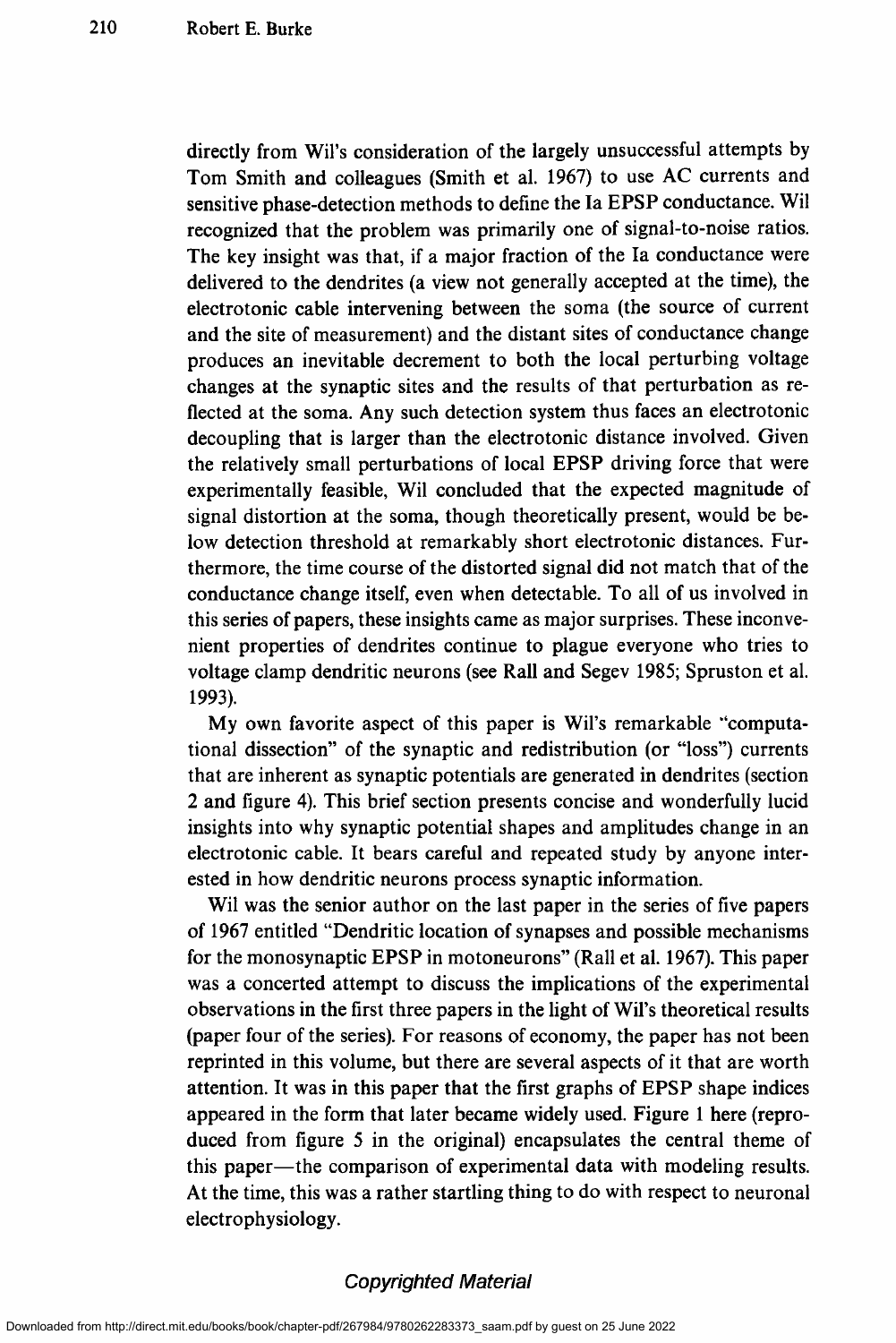

#### Figure 1

Shape index plot of EPSP half-width (ordinate) versus time to peak (abscissa), with scales in ms (from Rail et al. 1967). Small open circles denote experimentally observed single-fiber EPSPs. Large open symbols show shape indices for simulated EPSPs with "fast" (diamonds; alpha function with peak time of 0.1 ms) and "medium" (triangles; peak time of 0.2 ms) synaptic conductance time courses, recorded in compartment 1 of a 10-compartment cylinder (time constant = 5 ms;  $L = 1.8$ ). Compartmental location of active conductances:  $A = 1$ , 2, 9, 10;  $B = 1, 2, 3, 4, 9, 10$ ;  $C = 3, 4, 9, 10$ ;  $E = \text{all } 10$ , weighted to produce equal somatic amplitudes. Arrows and solid symbols show the effects of increasing time constant to 7 ms. The dashed line indicates the locus of shape indices for somatic EPSPs produced by conductances in individual compartments. The solid line shows the locus of shape indices of composite EPSPs produced by conductance changes of different durations applied at equal strength in all 10 compartments. Reproduced from Rail et al. 1967.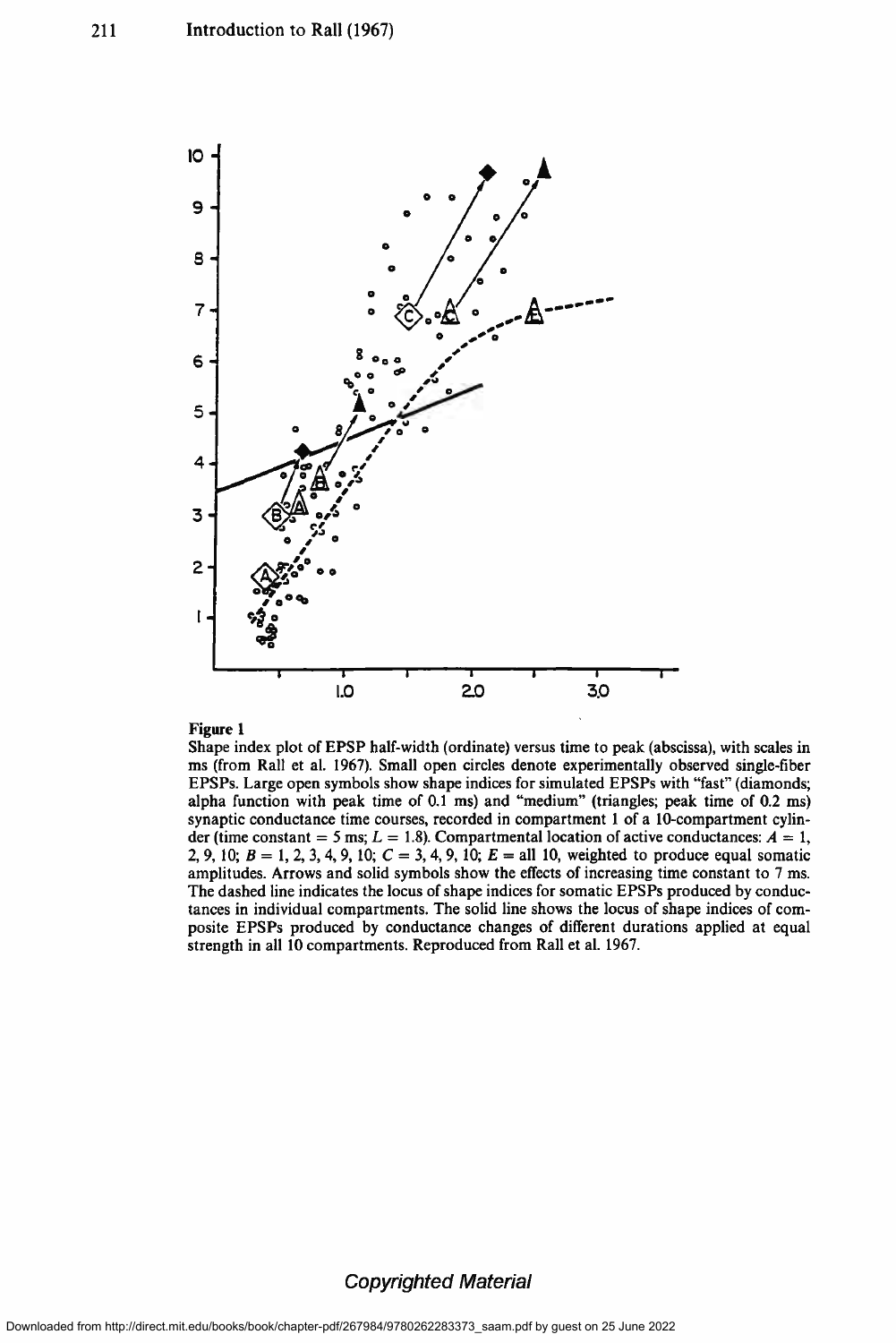Figure 1 illustrates the time to peak and half-width of experimental single-fiber EPSPs from paper three (Burke 1967), with overlays derived from idealized cable models with ten compartments. The membrane time constant and electrotonic length (5 ms and 1.8, respectively) chosen for the model were thought to be representative of cat motoneurons. Subsequent experiments showed that these guesses were quite reasonable. The small open circles denote shape indices of individual EPSPs produced by 11 group la afferents in seven cat motoneurons. The dashed line shows the locus of shape indices for EPSPs generated in indìvidual compartments of the model and recorded in the "soma" compartment. The large open symbols denote the shapes of composite EPSPs generated by conductances with "fast" or "medium" time courses, activated simultaneously in multipie compartments. The large filled symbols and arrows indicate changes that were produced when the model time constant was increased from 5 to 7 ms. The point of the figure was to show that a model system with a realistic range of parameters could generate synaptic potentials that fit reasonably well with experimental results. Although the simple compartmental model used for this figure is unrefined by today's standards, it represented a significant step in the evolution of thinking about dendritic function and the importance of synapses that are found on dendrites, because it brought together theoretical and experimental results in a way that was new and compelling.

An important deficiency in the 1967 comparison was the lack of timeconstant estimates for the motoneurons; I had not looked at them because I did not anticipate their eventual importance. It was clear that variations in motoneuron time constant could not explain all of the observed shape differences because one notable example showed that two Ja fibers that ended on the same motoneuron generated EPSPs with markedly different shapes (Burke 1967, figure 10). However, figure 1 clearly shows that even a modest variation in time constant can account for a considerable range of shapes. Subsequent work by Jack et al. (1971) addressed this problem by plotting Ia EPSP shape indices that were normalized by motoneuron time constant. In addition, these authors plotted regions on the shape index plot that would account for likely variations in the values of dendritic electrotonic length, dendritic to somatic conductance ratios, and normalized synaptic-current time course. Their results, for a large sample of single-fiber EPSPs, allowed Jack and co-workers to conclude that Ja EPSPs arose from all regions of the dendritic membrane. Other studies soon confirmed and extended these observations (Mendell and Henneman 1971; lansek and Redman 1973). Later, it became possible to inject horseradish peroxidase into individual group la afferents and motoneurons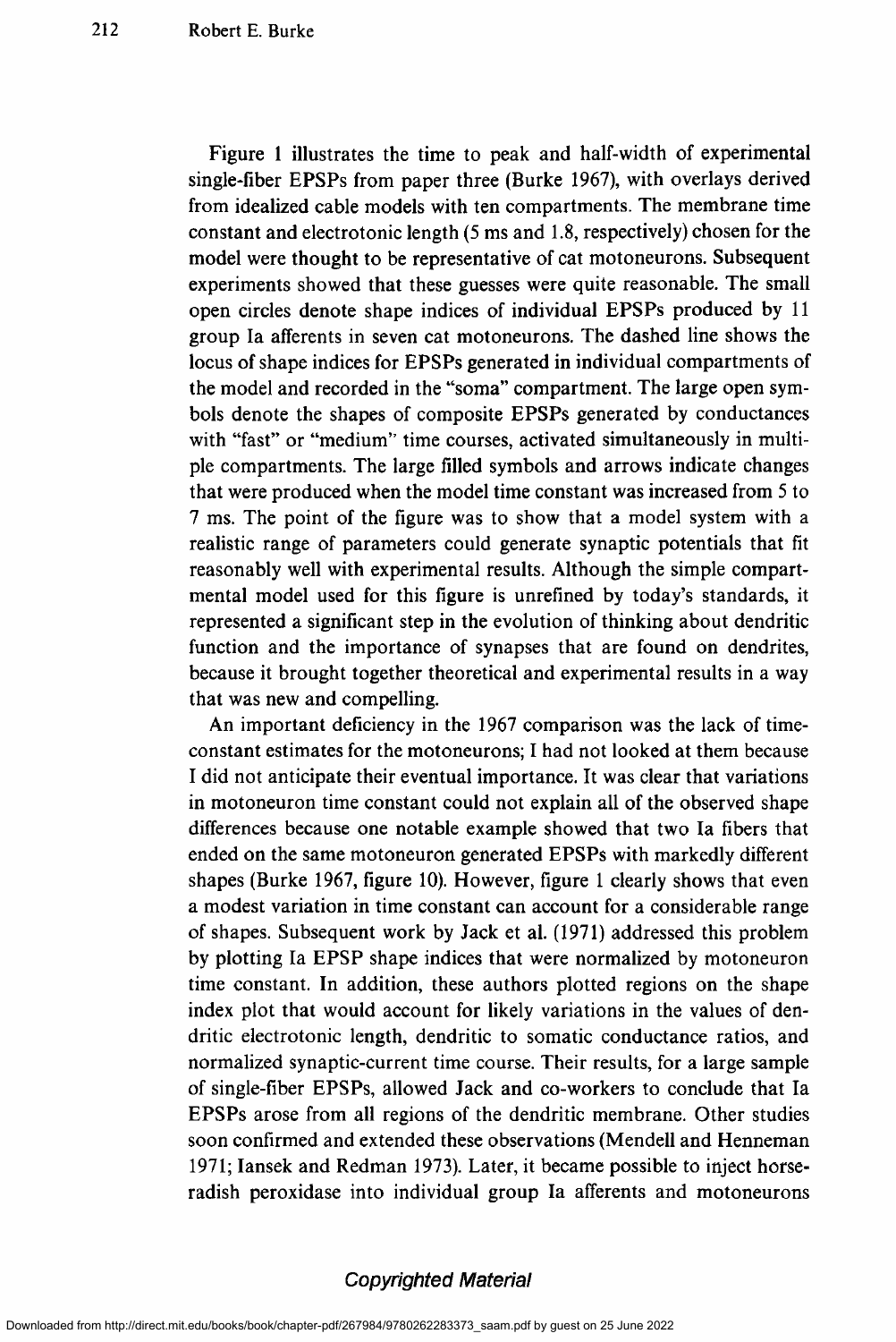postsynaptic to them, to demonstrate that putative Ia boutons are indeed widely distributed in the dendritic trees (Burke et al. 1979; Brown and Fyffe 1981). In a remarkable experiment, Redman and Walmsley (1983) then combined such histological reconstructions with electrophysiology to show that the two methods produced the same estimates of electrotonic location. More recently, anatomical data on motoneurons and la bouton locations have been combined with estimates of motoneuron membrane properties to model the range in size and amplitude of composite group Ia EPSPs that arise from spatially dispersed boutons (Segev et al. 1990). The steady accumulation of evidence that group Ia EPSPs are generated largely in the motoneuron dendrites has been a source of much satisfaction for Wil and for all of us involved in this work.

In 1967, most of us felt that Ia EPSPs were generated by "chemical" synapses despite the existence of some experimental data that seemed incompatible. The wide spatial distribution of group Ia synapses proved to be the factor that brought all of the evidence back into line. lt will be obvious to readers of this paper that the linchpin in this effort was Wil Rail. His insights and model results were essential to generating a cohesive and rigorous summation of the experimental results then available. It may be difficult for readers today to imagine that, only 25 years ago, the function of neuronal dendrites was poorly understood, frequently neglected, and even explicitly denied. The fact that dendrites now enter into everyone's thinking about neuronal function is a tribute to the clarity and force of Wil RaIl's pioneering contributions to neuroscience.

#### References

Brown, A. G., and Fyffe, R. E. W. (1981) Direct observations on the contacts made between Ia afferents and  $\alpha$ -motoneurones in the cat's lumbosacral spinal cord. J. Physiol. (Lond) 3 13:121-140.

Burke, R. E. (1967) The composite nature of the monosynaptic excitatory postsynaptic potential. J. Neurophysiol. 30:1114-1137.

Burke. R. E., and Nelson, P. G. (1966) Synaptic activity in motoneurons during natural stimulation of muscle spindles. Science 151:1088-1091.

Burke, R. E., and Walmsley, B., and Hodgson, J. A. (1979) HRP anatomy of group Ia afferent contacts on alpha motoneurones. Brain Res 160:347-352.

Eccles, J. C. (1957) The Physiology of Nerve Cells. Baltimore: The Johns Hopkins Press.

Granit, R., Kellerth, J-O., and Williams. T. D. (1964) Intracellular aspects of stimulating motoneurones by muscle stretch. J. Physiol. (Lond) 174:435-452.

lansek, R., Redman, S.J. (1973) The amplitude, time course and charge of unitary excitatory post-synaptic potentials evoked in spinal motoneurone dendrites. J. Physiol. (Land) 234: 665-688.

Jack, J. J. B. Miller, S., Porter. R., and Redman, S. J. (1971) The time course of minimal excitatory post-synaptic potentials evoked in spinal motoneurons by group Ia afferent fibres. J. Physiol. (Lond) 215:353-380.